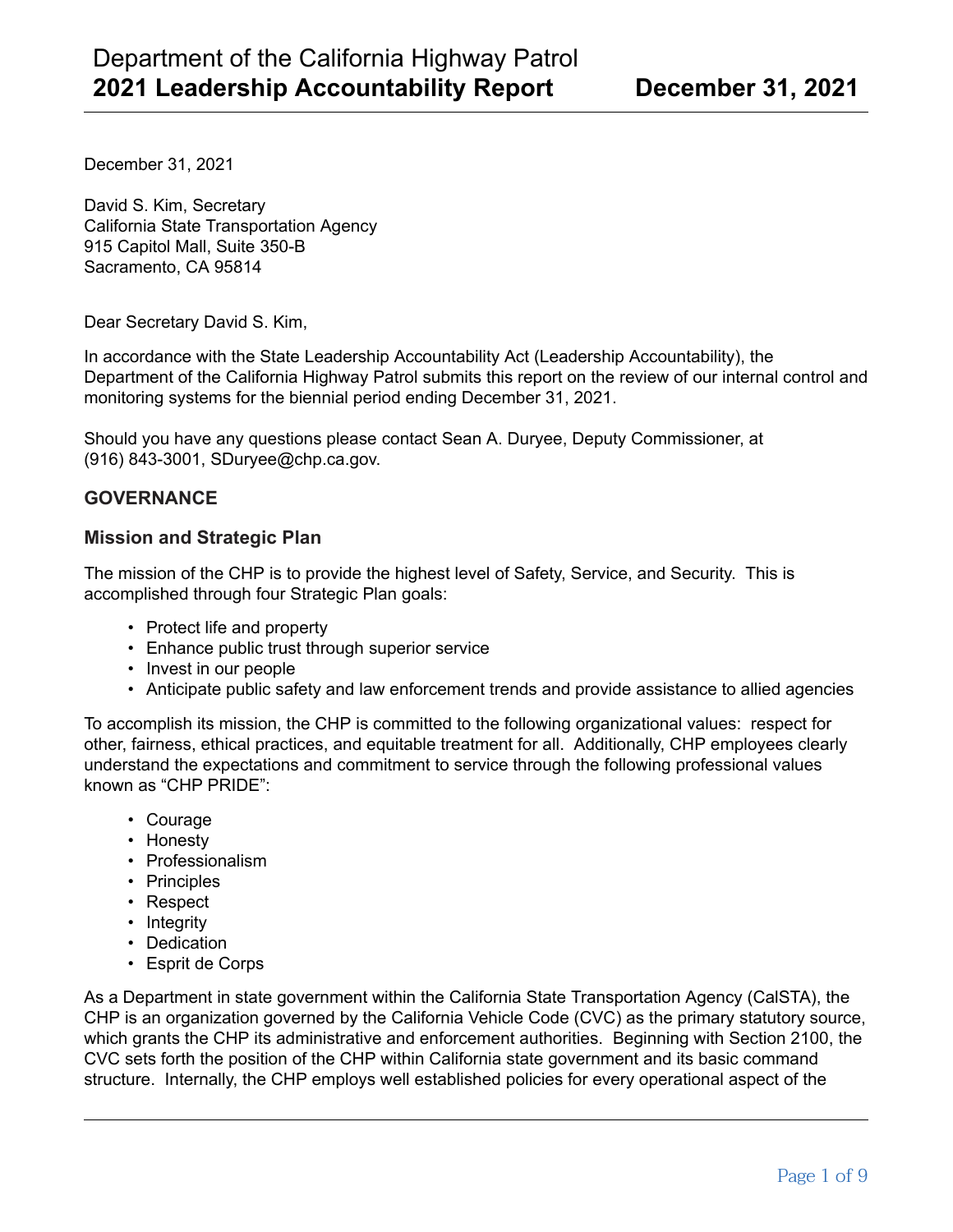Department, including 119 General Orders (GOs), 77 Highway Patrol Manuals (HPMs), 9 Highway Patrol Guides (HPGs), 8 Highway Patrol Handbooks (HPHs), and numerous Information Bulletins and Management Memorandums. In 2010, the CHP was formally recognized internationally as an accredited law enforcement agency by the Commission on Accreditation for Law Enforcement Agencies, Inc. (CALEA). In 2013, the CALEA awarded accreditation to the CHP Academy. In 2014, the CALEA bestowed accreditation to the CHP Communications Centers. In 2016, the Airborne Law Enforcement Association awarded the Public Safety Aviation Accreditation to the CHP Office of Air Operations, and in 2017, the Association of Public Safety Communications Officials International awarded the Project 33, Agency Program Certification, to the CHP public safety communications training program.

The CHP performs a variety of law enforcement services such as assisting motorists, investigating traffic crashes, and providing security for the Governor, other public officers, employees, constitutional officers, and the general public. Departmental employees perform their duties daily through numerous tasks, most of which are clearly seen in view of the public. A few examples of the enforcement services the CHP performs are speed enforcement, removing drug and alcohol-impaired drivers from the highway, combating vehicle theft, administrating driving under the influence checkpoints, and conducting distracted driving enforcement. In addition to enforcement, the CHP provides education programs such as the Every 15 Minutes Program, Occupant Restraint Program, Impact Teen Drivers Program, Senior Volunteer Program, and the Start Smart Program. Not widely seen or known, however, are the selfless efforts of both the uniformed and professionalCHP employees in serving their communities, providing care and acting with compassion for victims of crime and tragedy, and supporting a variety of activities to improve the lives of the people and communities they serve.

## **Control Environment**

The CalSTA provides oversight and guidance on any administrative and policy issues and ensures the CHP is operating efficiently and performing to expectations of the CalSTA, the Governor's office, the Legislature, and the taxpayers. The CHP is commanded by the Commissioner, who is appointed by the Governor and confirmed by the State Senate. The CHP Executive Management consists of the Commissioner, Deputy Commissioner, and two Assistant Commissioners.

The CHP Headquarters in Sacramento oversees all nine field Divisions (eight geographic Divisions throughout California and the Protective Services Division) plus the four headquarters support Divisions (Information Management Division, Enforcement and Planning Division, Administrative Services Division, and Personnel and Training Division). There are also offices such as Employee Relations, Inspector General, Special Representative, Community Outreach and Media Relations, Internal Affairs, Legal Affairs, and Equal Employment Opportunity, that report directly to the Commissioner or Deputy Commissioner.

The CHP's eight geographic field Divisions oversee approximately 103 Area offices, 36 resident posts, and 17 Commercial Vehicle Enforcement Facilities (CVEF). Each Area office is commanded by either a captain or lieutenant, and each CVEF is commanded by a lieutenant. Each Division is commanded by a Chief.

The Executive Management sets the tone of the CHP displaying and ensuring the CHP's Mission and Vision are carried through with the utmost integrity. The CHP's organizational, professional, and ethical values along with the standards of conduct are communicated to its employees through departmental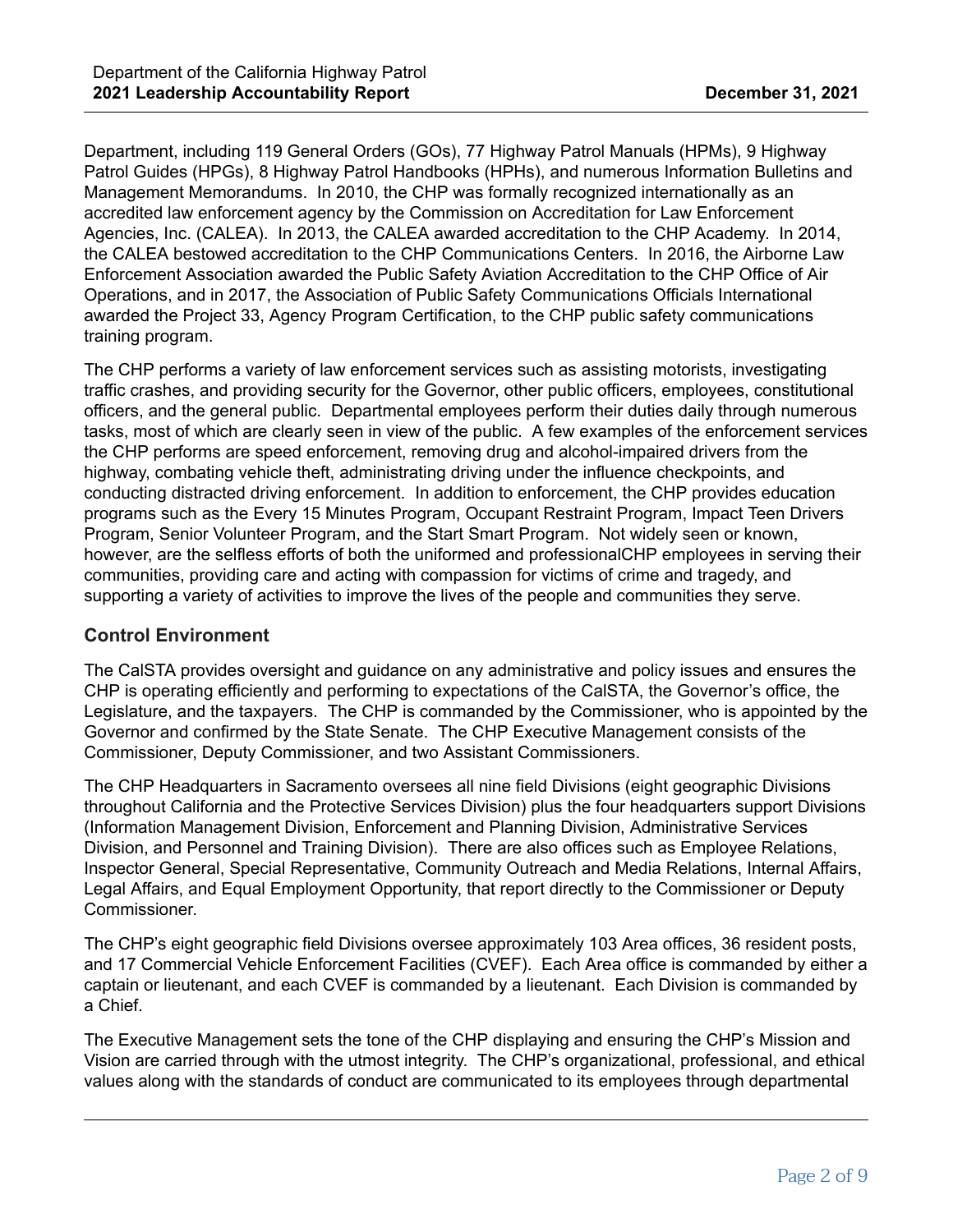policies, duty statements, operating principles, CHP's GOs, and individual commands Standard Operating Procedures. These standards enforce accountability and are utilized by management as the basis for evaluating staff adherence to integrity and ethical values. Any CHP staff deviation or noncompliance with the CHP's standards of conduct are investigated by the employee's chain-ofcommand, communicated back to the employee, and then appropriate disciplinary actions are taken.

The CHP has a Citizens' Advisory Board (CAB) that serves as an advisory body to the Commissioner with the primary purpose of providing an objective review and information concerning departmental policies, procedures, training, reporting, and controls to determine consistency in the demands of public safety, as well as legal, moral, and public expectations. The CAB plays an important role in strengthening community trust in law enforcement by providing neutral, third party insight, and the productive exchange of ideas.

To assist hiring managers with recruiting qualified personnel and to ensure recruitment efforts are consistent across the Department, HPMs were developed to provide guidance to hiring managers on the recruitment process and associated procedures. The CHP also has a comprehensive hiring process in place where every employee undergoes an extensive background check along with a thorough review of the employee's qualifications to ensure the CHP is recruiting and hiring the most qualified and competent personnel to reflect the communities the CHP serve. The CHP has various departmental policies and guidelines detailing the hiring processes and procedures available to management staff to ensure the hiring process is consistent across the Department and hiring managers are in compliance with applicable state and federal regulations.

To ensure newly promoted and newly assigned employees receive guidance and direction consistent with the CHP's Mission and Vision, the Coaching/Mentoring Program was developed to incorporate instructional elements designed to provide employees at each rank and classification with the greatest opportunity for success. Goals of the Coaching/Mentoring Program include fostering leadership development for mentors by listening to personal and professional challenges of mentees and offering guidance, support, and encouragement to address identified issues. Mentors will share critical knowledge and experience to foster teamwork-oriented philosophies in an effort to develop our future leaders while ensuring the legacy of the CHP.

In addition to the Coaching/Mentoring Program, the CHP offers numerous training classes both to uniformed and professional employees at all ranks. There are mandatory training classes CHP uniformed staff are required to complete on an annual and quarterly basis to stay in compliance with both departmental and Commission on Peace Officer Standards and Training (POST) standards. Additionally, the mandatory training classes ensure hiring and training of competent and professional individuals which serves to effectively accomplish the CHP's Mission. Furthermore, the CHP ensures employees assigned to commercial, financial, auditing, information technology, and other positions requiring specialized training are provided and complete the necessary training in a timely manner and maintain applicable certifications. Professional employees at all ranks can expand on and/or develop new skills by attending the classes provided in-house by the CHP or by submitting a request for training provided by external training organizations.

## **Information and Communication**

There are various methods Executive Management utilizes to communicate information internally and externally, dependent upon the type of information to be communicated.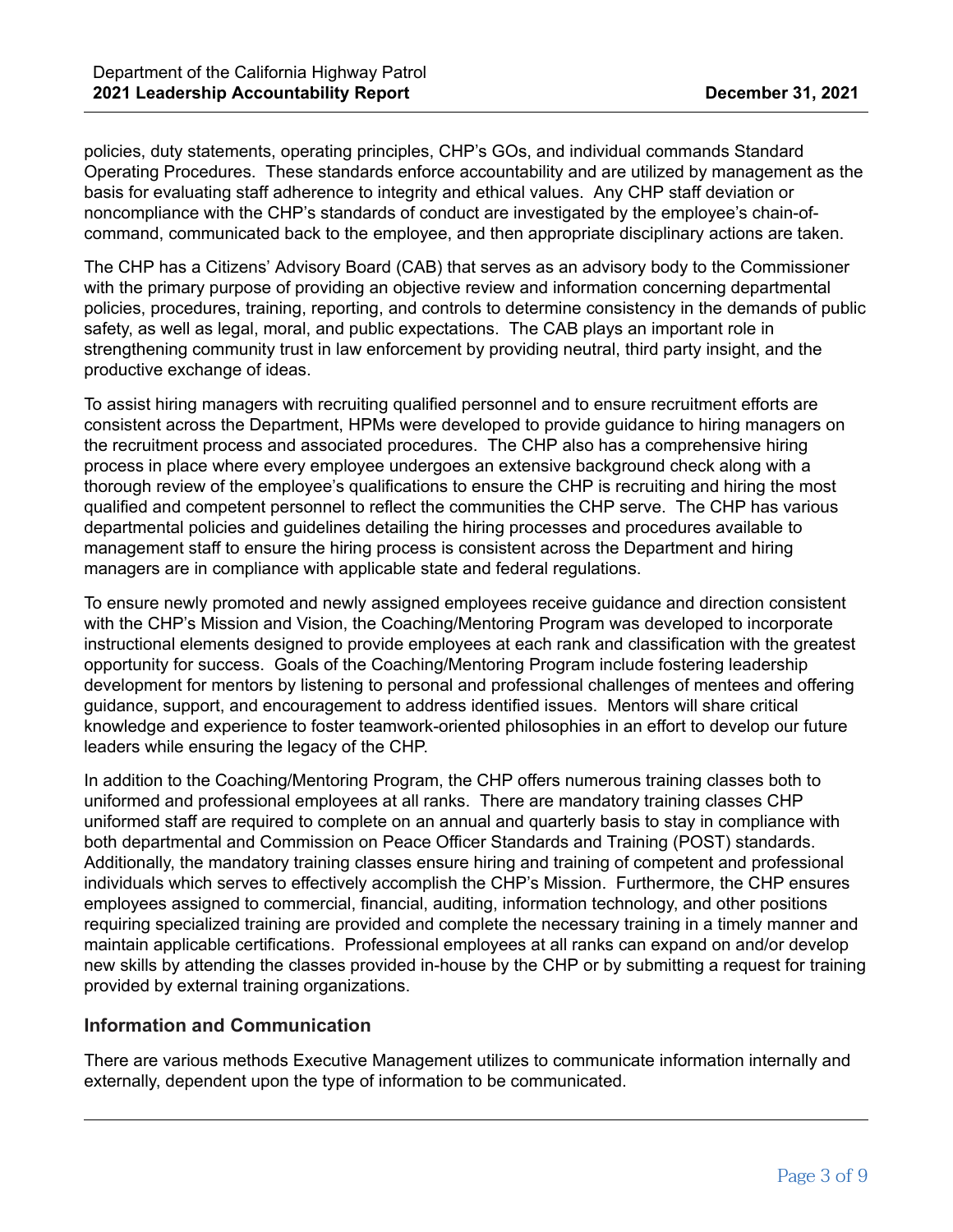The Commissioner meets monthly with the CalSTA Secretary, along with executives from other entities that report directly to the CalSTA. The CHP's Executive Management communicates daily and discuss ongoing operations, internal controls, and other issues. Top Management meetings, which includes Executive Management and all departmental Chiefs, is held quarterly, or as needed, to discuss major activities and operations within the CHP. Additionally, the status of implementing and achieving departmental goals and objectives specified in the CHP's Strategic Plan are reviewed and discussed. After each Top Management meeting, the CHP conducts the Division All Commander Conference (DACC). The DACC is attended by all Division Chiefs, Assistant Chiefs, and commanders and is a forum to discuss the action necessary to mitigate risks and communicate ongoing planning strategies. The information from the DACC will be relayed by each commander to their command staff. Each Division commander has the authority to conduct a DACC on a monthly or quarterly basis. The CHP also has an internal communication medium called Communications Network (Comm-Net) message, which are used to communicate activities, updates on policies and procedures, as well as emergency and field operations to departmental staff. Department-wide Comm-Net messages are approved by Executive Management, Divisions Chiefs, and/or the appropriate level.

Furthermore, the CHP's Office of Inspector General (OIG), as an independent command within the CHP, has processes in place to communicate ongoing internal control monitoring results. All audit, performance review, follow-up audit/inspection, and property inspection reports are documented on an internal memorandum. The memorandum is prepared by the OIG and reports monitoring results to Executive Management, with a copy supplied to the commander and carbon copying the appropriate chain-of-command. All self-inspections are documented on specific checklists, which are submitted to the OIG through the appropriate chain-of-command. The OIG summarizes the results of these selfinspections and prepares a memorandum for distribution to Executive Management. The OIG also conducts program and policy evaluations and submits the results to Executive Management as an ongoing monitoring effort to increase departmental efficiency and operational effectiveness.

Throughout the year, the CHP's Information Security Officer distributes notifications to all CHP employees, informing staff of any information or cyber security threats encountered by the CHP and alerting staff to be aware and cognizant of these threats. All CHP employees are reminded to report any information technology and cyber security issues and concerns to Information Management Division for investigation and resolution.

The CHP employees are encouraged to report inefficiencies and/or inappropriate activities to the California State Auditor via the whistleblower hotline. There are posters displayed in every command reflecting the contact information for the California State Auditor's whistleblower hotline. Additionally, CHP staff receive an e-mail notification annually from the CHP's Whistleblower Coordinator with an attached brochure providing the information on the Whistleblower Program as required by Government Code Section 8547. For internal reporting, CHP employees have an option to report allegations of inappropriate activities to the CHP's Office of Internal Affairs for further investigation and appropriate action. When information is obtained or uncovered involving inappropriate acts or omissions by an employee, the employee's commander or designee has the responsibility to ensure a complete investigation into the allegations is conducted.

## **MONITORING**

The information included here discusses the entity-wide, continuous process to ensure internal control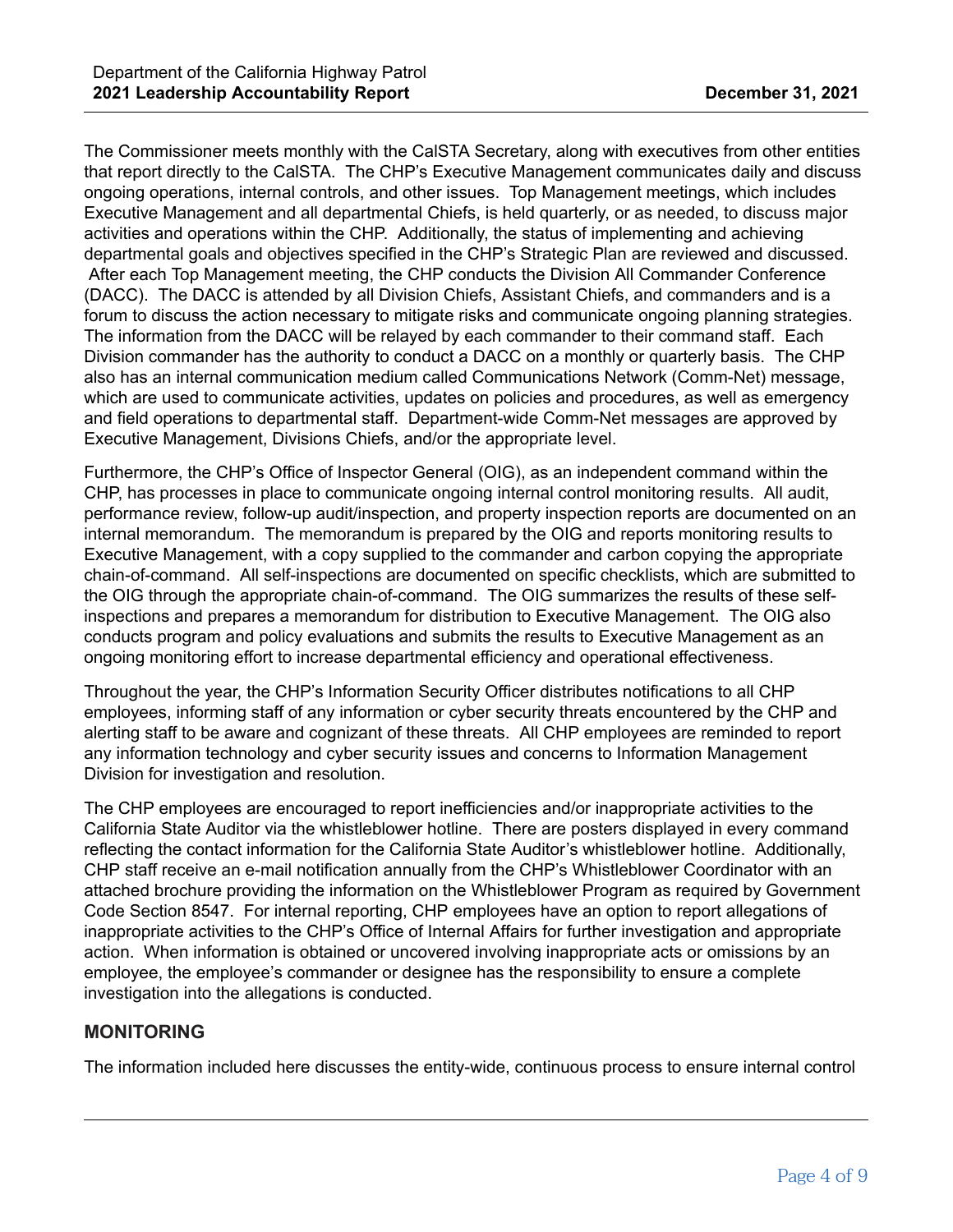systems are working as intended. The role of the executive monitoring sponsor includes facilitating and verifying that the Department of the California Highway Patrol monitoring practices are implemented and functioning. The responsibilities as the executive monitoring sponsor(s) have been given to: Amanda L. Ray, Commissioner; and Sean A. Duryee, Deputy Commissioner.

The CHP conducts quarterly, or as needed, Top Management meetings, which include Executive Management and all departmental Chiefs from each Division, to discuss major activities as well as existing and potential internal control issues. The CHP Top Management meeting is used to discuss current and future risks identified within the CHP. Any risk with vulnerabilities is addressed and revisited at future meetings as needed. Depending upon the impact of the risks to the CHP, a task force can be established to evaluate departmental activity and recommend a corrective action plan to mitigate all material risk to Top Management. The task force will be responsible to update Executive Management on performance and implementation of internal control measures to mitigate the identified risks. The CHP management, at the command level, has the responsibility to assess and analyze the design of controls and its intended purpose to ensure they are effective and perform as expected. Any deviations from policy or weaknesses in internal control measures are expected to be addressed and resolved at the lowest level.

The CHP also maintains numerous headquarters committees that exercise oversight over departmental policy and procedures. These committees include bodies such as, but not limited to, the Department Occupational Safety Board, Merit Award Suggestion Committee, Advisory Committee for Persons with Disabilities, and School Pupil Transportation Advisory Committee.

The OIG conducts internal audits in accordance with the *International Standards for the Professional Practice of Internal Auditing* in addition to command inspections. Internal audits or reviews are performed to identify deficiencies and provide recommendations. Internal auditors ensure procedures set out in the internal control system are functioning correctly. The OIG conducts follow-up audits/ inspections to ensure outstanding audit/inspection findings are remediated. A follow-up audit or inspection is typically conducted within 12 months after issuance of the final report. Subsequent to the follow-up review, the OIG issues a follow-up report.

All audit/inspection results and corrective action reports are routed through Executive Management for review and proper monitoring. The monitoring activities of Executive Management are continuous as four or more administrative or field Divisions are inspected/audited per year. This includes subordinate commands within the respective Divisions. The OIG submits a final report to Executive Management after all identified issues have been resolved, which closes the audit/inspection. On the rare occasion an issue remains unresolved, Executive Management takes action to resolve it.

In addition to the audit and inspection activities, Executive Management ensures a property inspector completes property inspections of each command every three years to maintain compliance with State Administrative Manual Section 8652, and requires commands to conduct a self-inspection every calendar year. The OIG is also responsible for the biennial SLAA enterprise risk assessment, the departmental risk assessment, and smaller risk assessments requested by different programs, offices, and Divisions within CHP. Additional information on this process is provided in the Risk Assessment Process section of this report.

In addition to the internal auditing and monitoring activities conducted by the CHP, the CHP is audited by various external control entities throughout the year to ensure the CHP has proper internal controls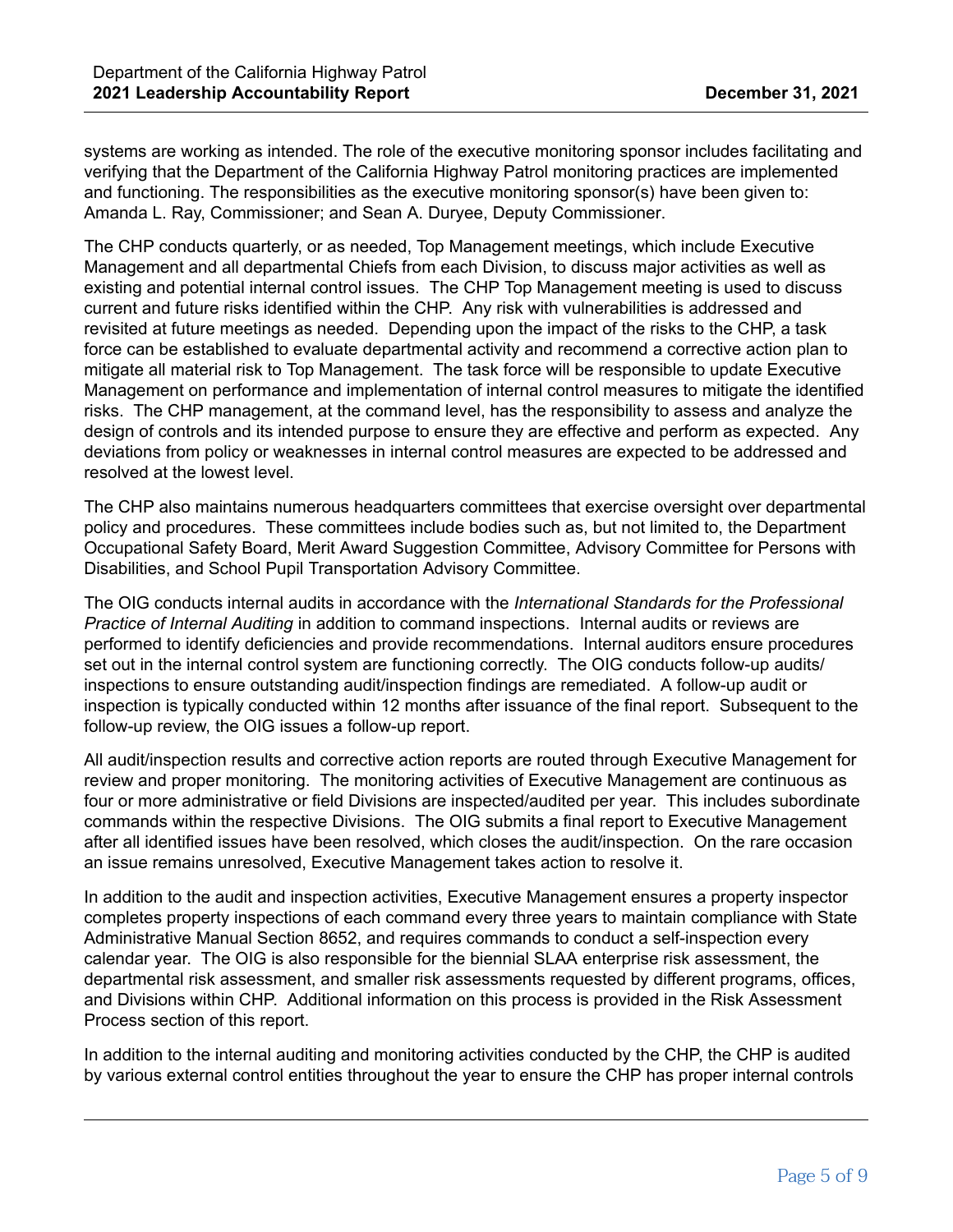in place and is in compliance with the applicable state laws and regulations. These external engagements consist of, but not limited to, financial, information technology, operational, performance, and program audits. After the final report is issued by the external entity and should the final report identify findings, the CHP will draft a response specifying the corrective actions the CHP has taken or will take to correct and resolve the identified findings. Prior to submitting a response to the external entity, the response is routed through the CalSTA, for review and approval. The appropriate command is responsible for implementing the specified corrective actions and resolving the identified findings.

The CHP has implemented and documented the ongoing monitoring processes as outlined in the monitoring requirements of California Government Code Sections 13400-13407. These processes include reviews, evaluations, and improvements to the CHP's systems of controls and monitoring.

# **RISK ASSESSMENT PROCESS**

The following personnel were involved in the Department of the California Highway Patrol risk assessment process: executive management, middle management, front line management, and staff.

The following methods were used to identify risks: brainstorming meetings, employee engagement surveys, ongoing monitoring activities, audit/review results, other/prior risk assessments, external stakeholders, questionnaires, consideration of potential fraud, performance metrics, and other.

The following criteria were used to rank risks: likelihood of occurrence, potential impact to mission/ goals/objectives, timing of potential event, potential impact of remediation efforts, tolerance level for the type of risk, and other.

In 2021, a risk assessment survey was disseminated to all departmental Chiefs, Assistant Chiefs, and commanders. The questionnaire consisted of four questions, which asked the respondent to comment on areas of concern specific to their command as well as the CHP overall. Due to the CHP's operations changing and evolving with time, the respondents were also requested to identify any policies or procedures that would help improve departmental efficiency. The results from the risk assessment survey were compiled; prioritized based on the number of times each topic areas of risks were identified by the respondents; and compared with the current Audits and Inspections Plan results and current law enforcement liability trends identified across the nation. Each topic area of risks in the risk assessment survey was then evaluated based on prior occurrence in the CHP, its severity on the CHP operations and stakeholder's interests, and likelihood to occur in the future. A summary of the results was then reviewed and evaluated by Executive Management for suitable risk prioritization and final approval. In addition, the Executive Management had an opportunity to add and/or rank any risks not identified by the survey.

The information received from this risk assessment process is utilized to establish a two-year audit plan in accordance with the *International Standards for the Professional Practice of Internal Auditing*, Section 2010. The CHP's 2022-2023 Audits and Inspections Plan will serve as the ongoing control medium to evaluate and mitigate the identified risks. The CHP's Audits and Inspections Plan is approved by the Commissioner.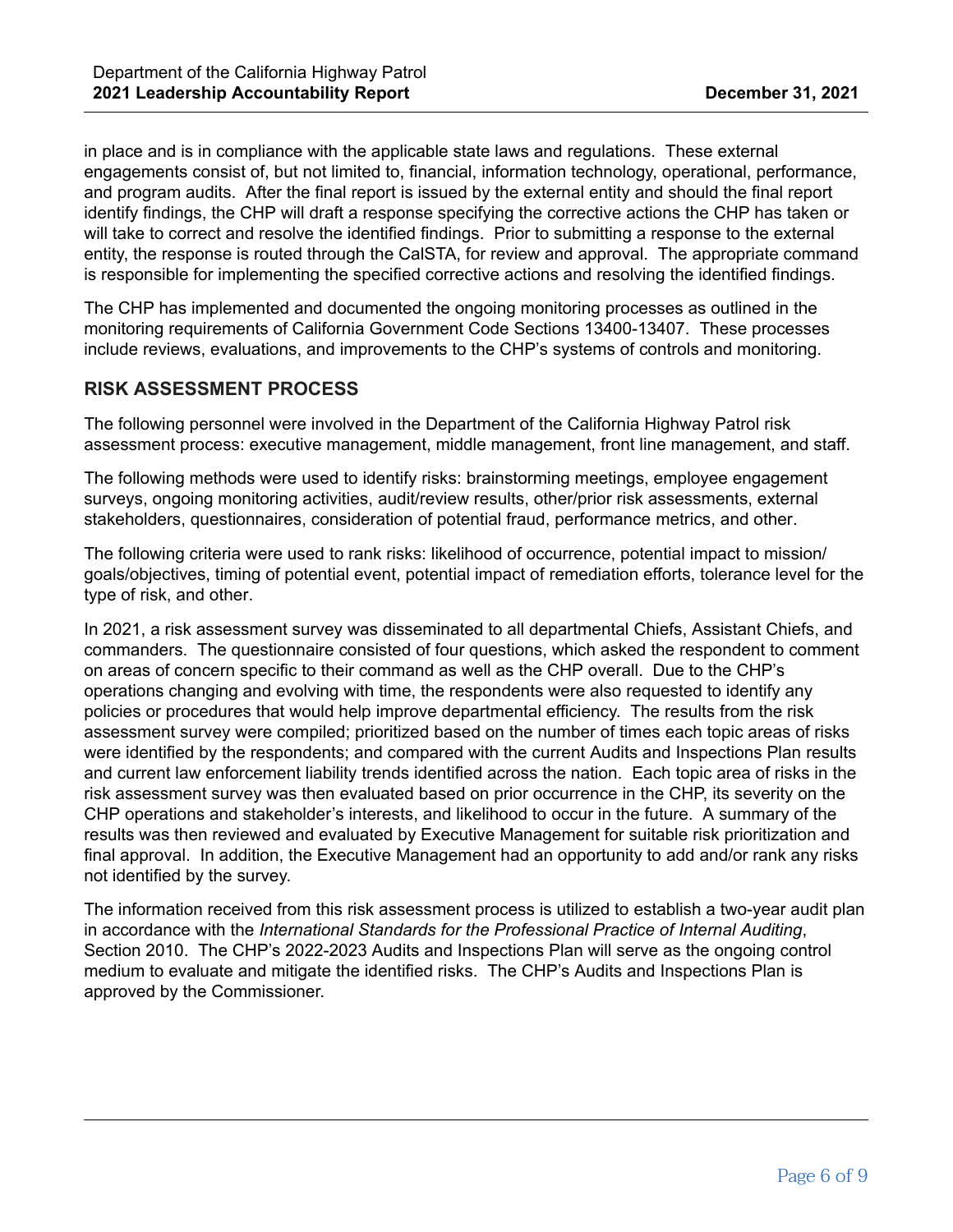## **RISKS AND CONTROLS**

### **Risk: Transition to Public Safety First Aid**

Per Title 22, Division 9, *Pre-Hospital Emergency Medical Services*, the State of California does not recognize the Emergency Medical Responder (EMR) rating. The CHP adopted the EMR rating when it stopped training cadets as Emergency Medical Technicians (EMT) in the mid 1990's. Afterward, the CHP began training cadets EMR curriculum informally approved by the Emergency Medical Service Authority (EMSA). However, EMSA does not recognize or offer certification for the EMR classification. In 2017, when discussing curriculum with the EMSA, it was discovered the CHP was training cadets to operate at the level of an EMR, without an approved certification for this level from the EMSA. There are no regulations against teaching cadets to a higher level of care; however, they would not be able to administer that level of care without the EMR classification. Continuing to offer and train staff at the level of EMR without certification from EMSA, places the CHP at risk of liability, and not in compliance with the Title 22, Division 9, regulation.

### **Control: Policy Update**

Following the EMSA's audit, the CHP discontinued the EMR Program and transitioned into training its uniform staff to the level of the Public Safety First Aid (PSFA) classification. To comply with the state regulations, the CHP is revising HPM 70.2, *Emergency Medical Services Manual*, to reflect the transition from EMR to PSFA provider classification.

### **Risk: Administration Checklist**

The CHP, through the OIG, conducts inspections to identify potential departmental risks. In recent years, the OIG has been requested by various commands to conduct a voluntary inspection of their Area office, particularly to assess the administrative function of the Area office. The CHP recognizes the need to develop a centralized administrative checklist containing administrative tasks consolidated from various departmental policies and procedures. Without a centralized administrative checklist, Area offices might not be able to carry out its public duties and may also hinder the overall ability of the CHP to operate in an efficient and effective manner. Moreover, without utilizing the checklist, many Area offices may not be in compliance with departmental policies and procedures.

### **Control: Standardized Checklist Form**

The CHP developed a checklist titled Chapter 36, *Administration*, which contains administrative tasks consolidated from numerous departmental policies and procedures. The purpose of this checklist is to serve as a tool to assist clerical staff in performing multiple administrative tasks at a command. If needed, the checklist can also be utilized by the command to assess its compliance with the departmental policies and procedures. In addition to the checklist, the CHP will develop a new departmental policy, titled HPM 22.1, *Command Inspections Program Manual*, Chapter 36, *Administration*, to further strengthen and provide guidance on the implementation of the checklist. The effectiveness of the checklist will be evaluated through testing at a small, medium, and/or large CHP commands before submitting the checklist to CHP Executive Management for approval and statewide implementation.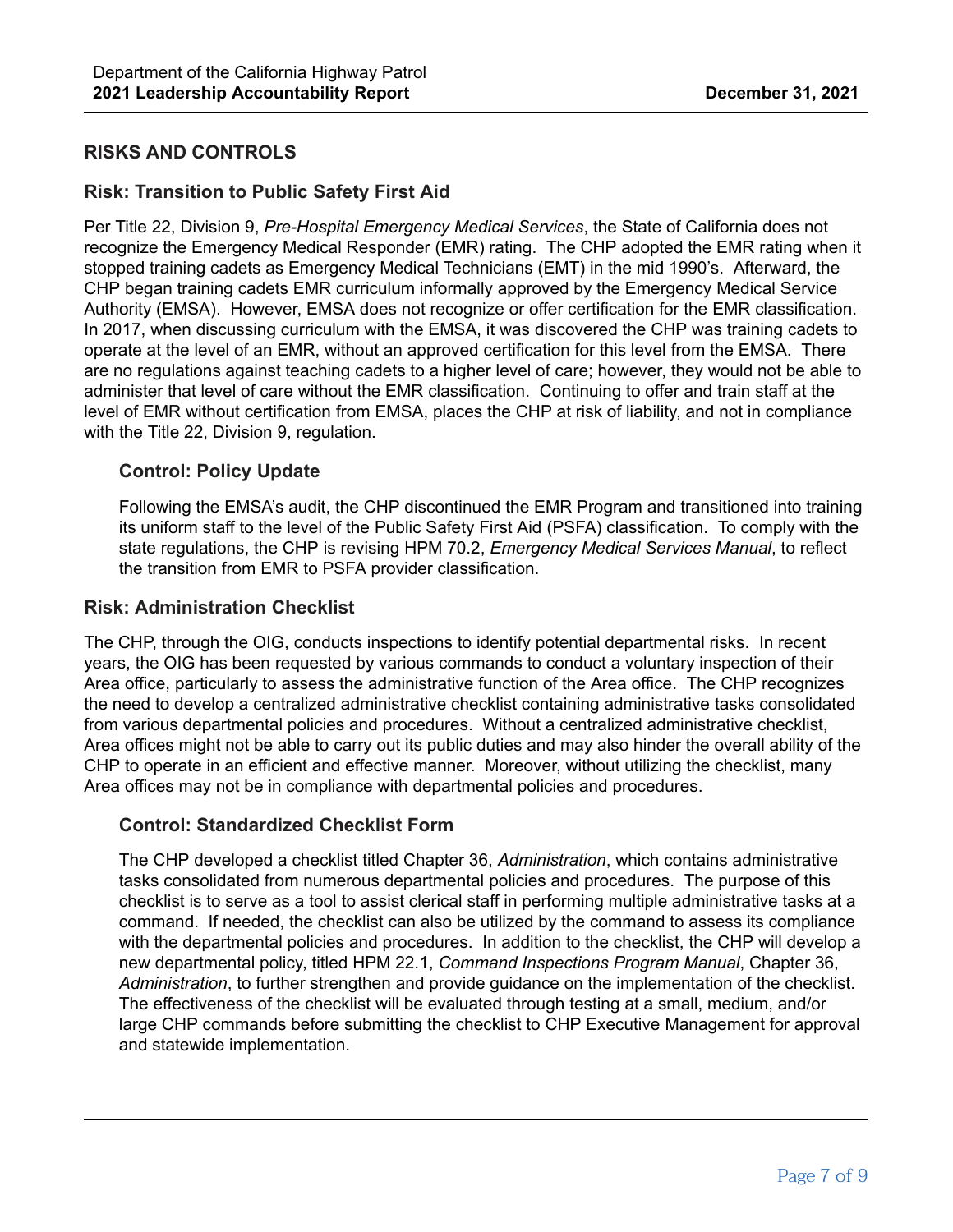# **Risk: Command Standard Operating Procedures Checklist**

The CHP is geographically divided into 8 field Divisions, overseeing 103 Area offices, 36 resident posts, and 17 CVEFs, which in turn brings various internal challenges, including maintaining standard day-today operational consistency amongst the Area offices. The CHP's policies and procedures consist of 119 GOs, 77 HPMs, 9 HPGs, 8 HPHs, and numerous Information Bulletins and Management Memorandums. Each Area office is required to comply with the Standard Operating Procedures (SOP) requirements spread across the aforementioned CHP policies and procedures. Currently, the CHP does not have a tool in place that identifies all the processes and requirements to be included in a command's SOP as mandated by the departmental policies and procedures.

To promote consistency and ensure the command's SOP addresses the required elements, the CHP has developed a consolidated SOP checklist. The checklist provides and identifies the minimum SOP requirements, which are considered high risk for the Department. This checklist is to be utilized by commands to ensure compliance with CHP policies and procedures. To meet its specific needs, each Division or command can utilize the consolidated SOP checklist and add additional elements/processes based on the requirements specific to each Division and/or program (e.g., Air Operations, Investigative Services Unit, Mobile Road Enforcement, and Fuel Dispensing Facilities). Through utilization of a consolidated SOP checklist, the CHP objective is to fulfill its mission to provide the highest level of Safety, Service, and Security, with a goal of enhancing public trust through superior service as stated in the CHP's current Strategic Plan.

### **Control: Standardized Checklist Form**

The CHP is developing a consolidated SOP checklist, titled *Command Standard Operating Procedures*, for commands to utilize when conducting an assessment of the command's SOP. The SOP checklist contains questions derived from departmental policies and procedures considered as high-risk topics. The SOP checklist also establishes the minimum required components to be included in a command's SOP. The SOP checklist includes a variety of topics including, but not limited to, evidence, firearms, fuel service station, information security, emergency medical services, injury and illness case management, risk management, pursuits, mobile video and audio recording systems, and critical incident investigations.

The effectiveness of the checklist will be evaluated through the OIG's internal review process whereby SOPs from various commands across the state will be assessed and tested for compliance. Once the SOP checklist is finalized and approved by OIG management, it will be submitted to CHP Executive Management for review and approval prior to statewide implementation. The SOP checklist will be evaluated periodically by the OIG to ensure the topics in the checklist remain relevant and align with the CHP's Strategic Plan objectives.

## **Risk: Officer Vacancy**

Recruitment of law enforcement personnel has been on the decline for over seven years, and never more so than the last two years. The current law enforcement agency environment includes negative media/press, public protests, Coronavirus 2019 lockdowns, uncertainty regarding regulation and policies for law enforcement, and increased competition from the private sector and other agencies due to a reduction of available workforce, this forces all law enforcement agencies to become more